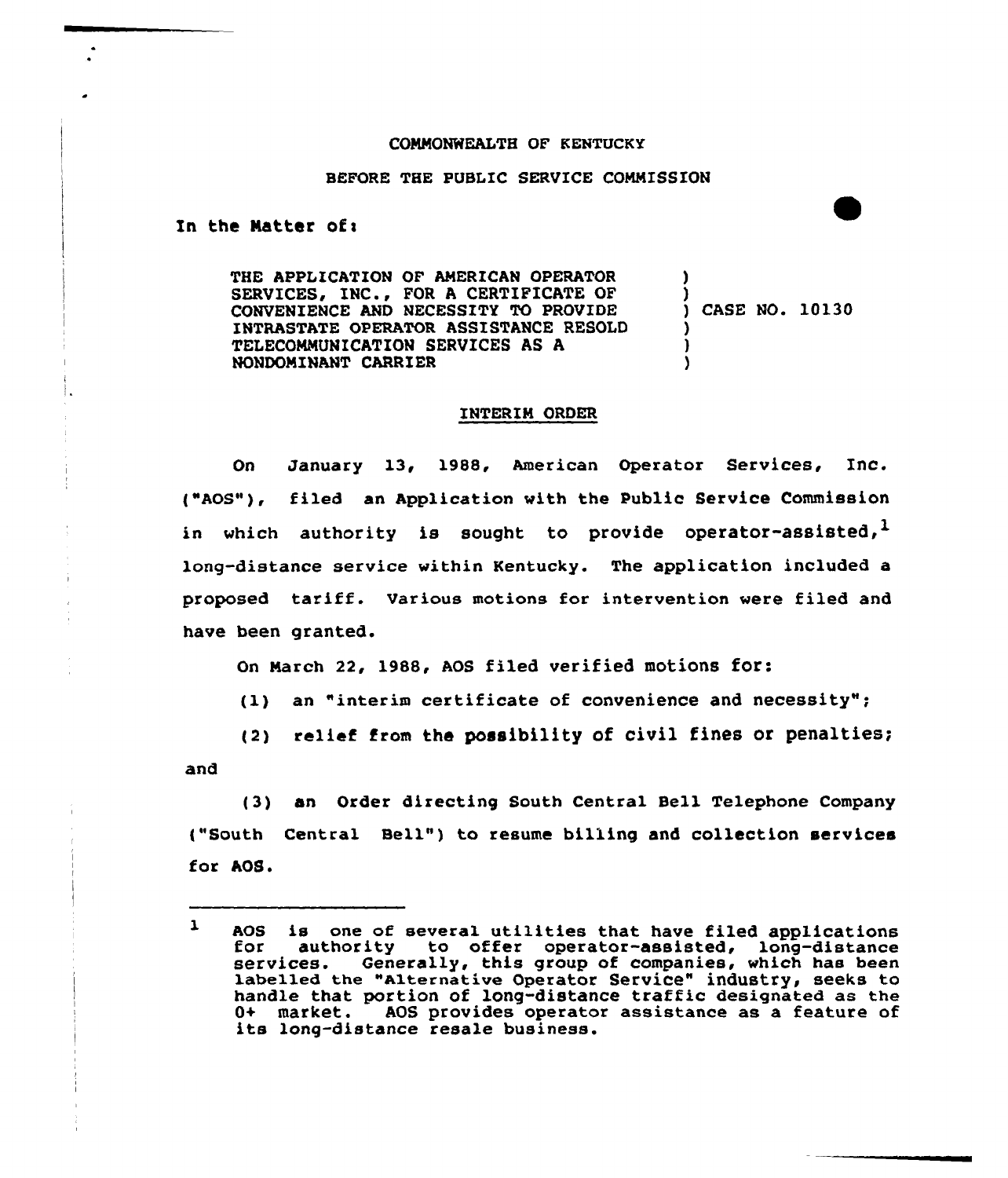Responses to the motions vere filed by the three intervenors in this docket.<sup>2</sup>

AOS assumes that its proposed operation is that of a non-dominant carrier, vhich needs to shov only its fitness to serve in order to become Commission approved. We reject the motion that the non-dominant carrier principles described by Administrative Case No. 273, An Inquiry Into Inter- and Intralata Intrastate Competition in Toll and Related Services Markets in Kentucky, are automatically applicable to AOS. Administrative Case No. 273 contemplated the provision of "1+" or similar service by various interexchange carriers, directly to end-user customers. The underlying rationale behind permitting competition in the interLATA market is that market pressures, e.g., the ability of telecommunications users to freely choose carriers, vould operate to assure that non-dominant carriers charge reasonable rates. We found in Administrative Case No. 273 that non-dominant carriers vould not be able to charge unreasonable rates, due to their lack of market power.<sup>3</sup> The separation, by AOS, of the customer base from the universe of users, may preclude the application of

Americall systems of Louisville (Americall), vericall  $2<sup>1</sup>$ Services, Inc. (Vericall), and South Central Bell.

 $3$  See Order, Administrative Case 273, May 25, 1984, page 33. "AOS" vendors, such as AOS, have clearly demonstrated their<br>ability to function as "micro monopolies", and have as "micro monopolies", and have demonstrated their ability to charge monopoly prices.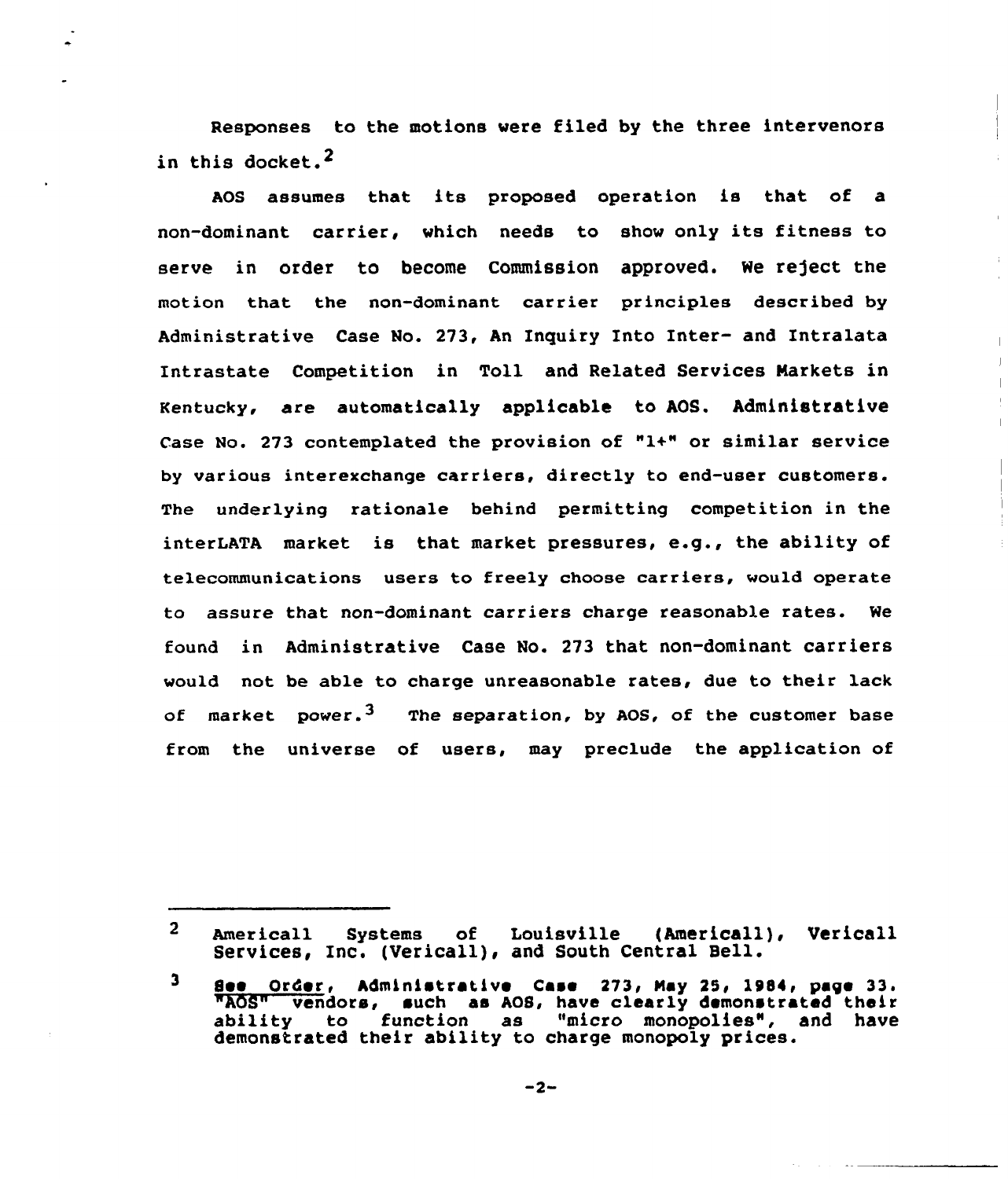non-dominant carrier analysis to AOS.<sup>4</sup> Clearly, many issues remain pertaining to the ability of AOS to provide reasonable service. The Commission will proceed as cautiously as necessary in examining the development of this new and unprecedented industry. Accordingly, AOS' request for interim authority must be denied.

Additionally, AOS' request to be immunized from the possibility of civil fines or penalties must be denied. The possible application of penalties has been raised by the Commission in Case No. 10002, Application Of International Telecharge, Inc., For a Certificate of Public Convenience And Necessity To Operate as a Reseller of Telecommunication Services within The State of Kentucky. AOS should be on notice, as a party to Case No. 10002, that the Commission will take all necessary steps to discourage long-distance utilities from offering service without authorization. The lack of a formal Order to cease and desist should not lead to the inference that the continued intrastate operation of AOS is condoned.

AOS' inability to use the billing and collection services of South Central Bell imposes practical constraints upon its ability to operate without authorization. The Commission does not condone the billing, by any Local Exchange Carrier, for unauthorized

 $-3-$ 

<sup>4</sup> Id. at pp. 8-11, wherein attributes and benefits of<br>competition are discussed. The Commission has not yet identified the benefits that AOS' proposed service confers<br>upon end-users. Our denial of interim authority will not Our denial of interim authority will not deprive Kentucky ratepayers of essential services.